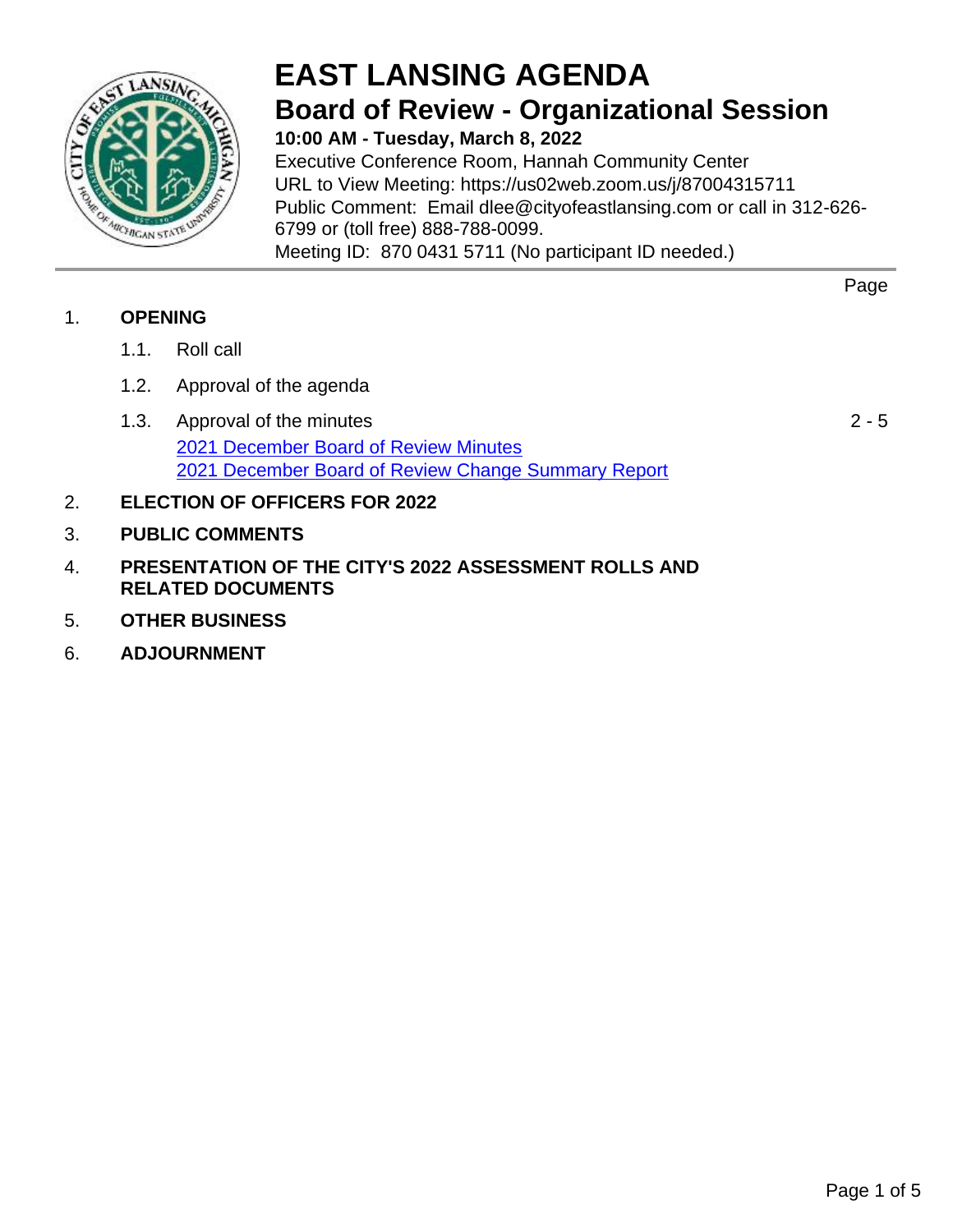<span id="page-1-0"></span>

## **BOARD OF REVIEW**

Quality Services for a Quality Community

**MEMBERS** Scott Schrager, Chair Nancy Nelson Knupfer, Vice Chair Megan Doyle-Busque John Munn Beth Russell

> **City Council Liaison** George Brookover

> > **Staff Liaison** David C. Lee (517) 319-6827

**City of East Lansing ASSESSING DEPARTMENT** 410 Abbot Road East Lansing, MI 48823

www.cityofeastlansing.com

**CITY OF EAST LANSING 2021 DECEMBER BOARD OF REVIEW MINUTES**

A meeting of the December Board of Review of the City of East Lansing, Clinton and Ingham Counties, was called to order on December 14, 2021 at 4:08 p.m. in the Executive Conference Room of the Hannah Community Center, 819 Abbot Road, East Lansing, Michigan.

Board of Review members present: Scott Schrager, Chair; Nancy Nelson Knupfer, Vice Chair; John Munn; and Beth Russell.

Board of Review member absent: Megan Doyle-Busque

Also present were George Brookover, City Council Liaison to the Board of Review; David C. Lee, City Assessor; and Cathy Groce, Deputy City Assessor.

By consensus of the Board of Review, the agenda was unanimously approved as presented.

The meeting minutes for the 2021 July Board of Review session were reviewed. The minutes were unanimously approved as presented following a motion by Russell, seconded by Knupfer.

During the public comment portion of the meeting, Anne Hill of 685 Buteo Drive addressed the Board and expressed concerns regarding \$0 and \$1 conveyances of property. Alice Dreger of 621 Sunset Lane addressed the Board and asserted that the Board's July meeting minutes and the Board's agenda for the December session did not comply with the Open Meetings Act for the reason that they did not specify which parcels the Board acted upon (minutes) or may act upon (agenda). No other members of the public spoke during the public comment portion of the meeting.

Items D-01 through D-12B regarding principal residence exemption requests were considered by the Board of Review. These items were unanimously approved.

Items D-13 and D-14 regarding veteran's exemption requests were considered by the Board of Review. These items were unanimously approved.

Item D-14.5 regarding a poverty exemption request was considered by the Board of Review. This item was unanimously approved, motion by Schrager, seconded by Munn. The exemption was granted on the basis that federal stimulus money and certain deposits into the owner's bank account were not considered income and, therefore, the property owner's household income was below the poverty exemption threshold for 2021.

Items D-15A through D-17B regarding miscellaneous real property changes were considered by the Board of Review. These items were unanimously approved.

Items D-18 through D-37 regarding miscellaneous personal property changes were considered by the Board of Review. These items were unanimously approved.

No other items under Michigan Compiled Law 211.53b were presented to or considered by the Board of Review.

A December Board of Review Change Summary Report is incorporated as part of these minutes and further details the actions of the Board of Review. Forms 4031 for all changes approved by the Board of Review and supporting and related documentation have been retained in the care of the City's Assessing Department.

The meeting adjourned at 5:34 p.m.

*City of East Lansing December Board of Review Minutes – 12/17/2021 – Page 1 of 1*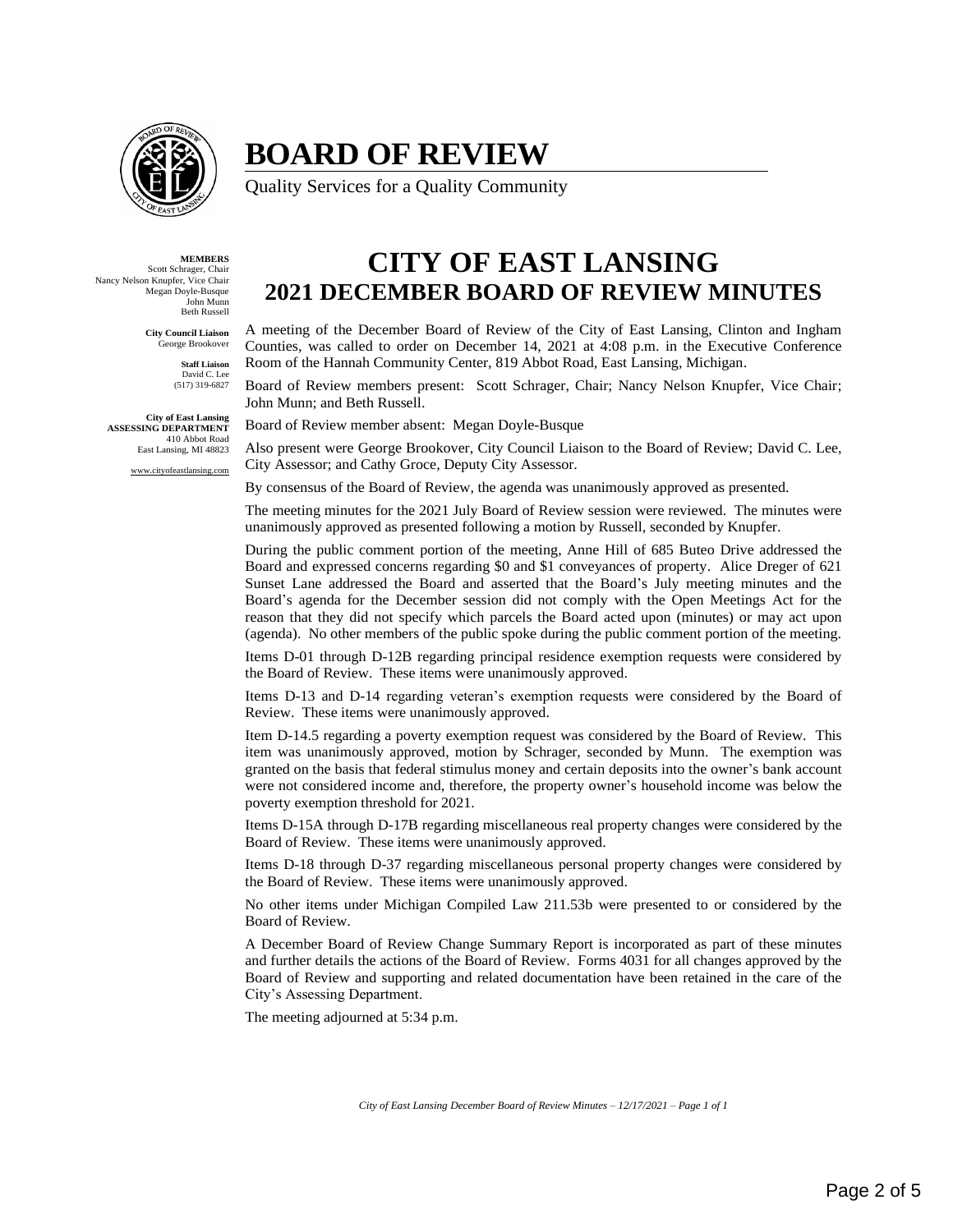<span id="page-2-0"></span>

| 12/14/2021<br>02:21 PM                                                              |                        |            |                |                    | 2021 Dec. BOR Change Summary |                |                |                                |                               |                         | DB: 2022 East Lansing<br>Page: 1/3 |  |
|-------------------------------------------------------------------------------------|------------------------|------------|----------------|--------------------|------------------------------|----------------|----------------|--------------------------------|-------------------------------|-------------------------|------------------------------------|--|
| Year Parcel Number                                                                  | Petition<br>/Docket    | Class      | School         | Assessed<br>Value  | Taxable<br>Value             | PRE/MBT        | Transfer       | Corrected<br>Assessed<br>Value | Corrected<br>Taxable<br>Value | Corrected<br>PRE/MBT EX | Corrected<br>Transfer              |  |
| 2021 19-20-50-36-102-011                                                            | $D-01$                 | 401        | 33016          | 94,800             | 94,800                       | 0.000          | 100.000        | 94,800                         | 94,800                        | 100.000                 | 100.000                            |  |
| 2021 19-20-50-36-102-043                                                            | $D-13$                 | 401        | 33016          | 129,400            | 106,525                      | 100.000        | 0.000          | $\circ$                        | $\circ$                       | 100.000                 | 0.000                              |  |
| 19-20-36-36-202-388<br>2021                                                         | $D-0.2$                | 401        | 33021          | 107,900            | 107,900                      | 100.000        | 100.000        | 107,900                        | 107,900                       | <b>★★</b><br>100.000    | 100.000                            |  |
| $2021$ $19 - 20 - 90 - 55 - 021 - 007$                                              | $D-18$                 | 251        | 33021          | 1,300              | 1,300                        | 100.000        | 0.000          | O                              | $\circ$                       | 100.000                 | 0.000                              |  |
| 19-20-55-55-021-008<br>2021                                                         | $D - 19$               | 251        | 33021          | 1,300              | 1,300                        | 100.000        | 0.000          | $\circ$                        | $\circ$                       | 100.000                 | 0.000                              |  |
| 2021 19-20-90-55-021-009                                                            | $D - 20$               | 251        | 33021          | 2,500              | 2,500                        | 100.000        | 0.000          | $\circ$                        | $\circ$                       | 100.000                 | 0.000                              |  |
| 19-20-55-55-021-011<br>2021                                                         | $D - 21$               | 251        | 33021          | 1,300              | 1,300                        | 100.000        | 0.000          | $\circ$                        | $\circ$                       | 100.000                 | 0.000                              |  |
| $19 - 20 - 90 - 55 - 021 - 013$<br>2021                                             | $D - 22$               | 251        | 33021          | 1,300              | 1,300                        | 100.000        | 0.000          | O                              | $\circ$                       | 100.000                 | 0.000                              |  |
| $19 - 20 - 55 - 021 - 014$<br>2021                                                  | $D-23$                 | 251        | 33021          | 1,300              | 1,300                        | 100.000        | 0.000          | $\circ$                        | $\circ$                       | 100.000                 | 0.000                              |  |
| 19-20-90-55-021-015<br>2021                                                         | $D - 24$               | 251        | 33021          | 1,300              | 1,300                        | 100.000        | 0.000          | $\circ$                        | $\circ$                       | 100.000                 | 0.000                              |  |
| $19 - 20 - 55 - 021 - 016$<br>2021                                                  | $D - 25$               | 251        | 33021          | 1,300              | 1,300                        | 100.000        | 0.000          | $\circ$                        | $\circ$                       | 100.000                 | 0.000                              |  |
| $19 - 20 - 55 - 621 - 022$<br>2021                                                  | $D - 26$               | 251        | 33021          | 1,300              | 1,300                        | 100.000        | 0.000          | $\circ$                        | $\circ$                       | 100.000                 | 0.000                              |  |
| $33 - 20 - 01 - 12 - 304 - 014$<br>2021                                             | $D - 03$               | 401        | 33010          | 120,000            | 120,000                      | 100.000        | 0.000          | 120,000                        | 120,000                       | 100.000                 | 0.000                              |  |
| $33 - 20 - 01 - 12 - 314 - 004$<br>2021                                             | $D - 0.4$              | 401        | 33010          | 179,600            | 147, 173                     | 100.000        | 0.000          | 179,600                        | 147,173                       | 类。                      | 0.000                              |  |
| $33 - 20 - 01 - 12 - 321 - 105$<br>2021                                             | $D-14$                 | 401        | 33010          | 89,000             | 77,714                       | 100.000        | 0.000          | $\circ$                        | $\circ$                       | 100.000                 | 0.000                              |  |
| ທ<br>$33 - 20 - 01 - 12 - 323 - 01$<br>2021                                         | $D - 0.5B$             | 401        | 33010          | 123,000            | 99,638                       | 100.000        | 0.000          | 123,000                        | 99,638                        | 100.000                 | 0.000<br>茶                         |  |
| $33 - 20 - 01 - 12 - 323 - 015$<br>2020                                             | $D-0.5A$               | 401        | 33010          | 119,700            | 98,263                       | 0.000          | 0.000          | 119,700                        | 98,263                        | 100.000                 | 0.000                              |  |
| $33 - 20 - 12 - 12 - 431 - 001$<br>2021                                             | $D - 06C$              | 401        | 33010          | 226,700            | 171,072                      | 100.000        | 0.000          | 226,700                        | 171,072                       | 100.000***              | 0.000                              |  |
| $33 - 20 - 01 - 12 - 431 - 001$<br>$33 - 20 - 121 - 12 - 131 - 001$<br>2020<br>2019 | $D - 06B$<br>$D-06A$   | 401<br>401 | 33010<br>33010 | 215,100<br>205,700 | 165,566<br>168,711           | 0.000<br>0.000 | 0.000<br>0.000 | 215,100<br>205,700             | 165,566<br>168,711            | 100.000<br>100.000*     | 0.000<br>0.000                     |  |
|                                                                                     |                        |            |                |                    |                              |                |                |                                |                               |                         |                                    |  |
| $33 - 20 - 01 - 13 - 13 - 009$<br>$33 - 20 - 1 - 13 - 18 - 009$<br>2020<br>2021     | $D - 07D$              | 401        | 33010          | 99,200             | 90,850                       | 0.000          | 0.000          | 99,200                         | 90,850                        | 100.000                 | 0.000                              |  |
| $33 - 20 - 01 - 13 - 118 - 009$<br>2019                                             | $D - 07B$<br>$D - 07C$ | 401<br>401 | 33010<br>33010 | 92,400<br>88,600   | 89,596<br>87,926             | 0.000<br>0.000 | 0.000<br>0.000 | 92,400<br>88,600               | 89,596<br>87,926              | 100.000<br>100.000      | 0.000<br>0.000                     |  |
| $33 - 20 - 01 - 13 - 18 - 009$<br>2018                                              | $D - 07A$              | 401        | 33010          | 86,400             | 85,866                       | 0.000          | 0.000          | 86,400                         | 85,866                        | 100.000                 | 0.000                              |  |
| $33 - 20 - 01 - 13 - 206 - 010$<br>2021                                             | $D - 0.8$              | 401        | 33010          | 174,000            | 174,000                      | 0.000          | 100.000        | 174,000                        | 174,000                       | 100.000                 | 100.000                            |  |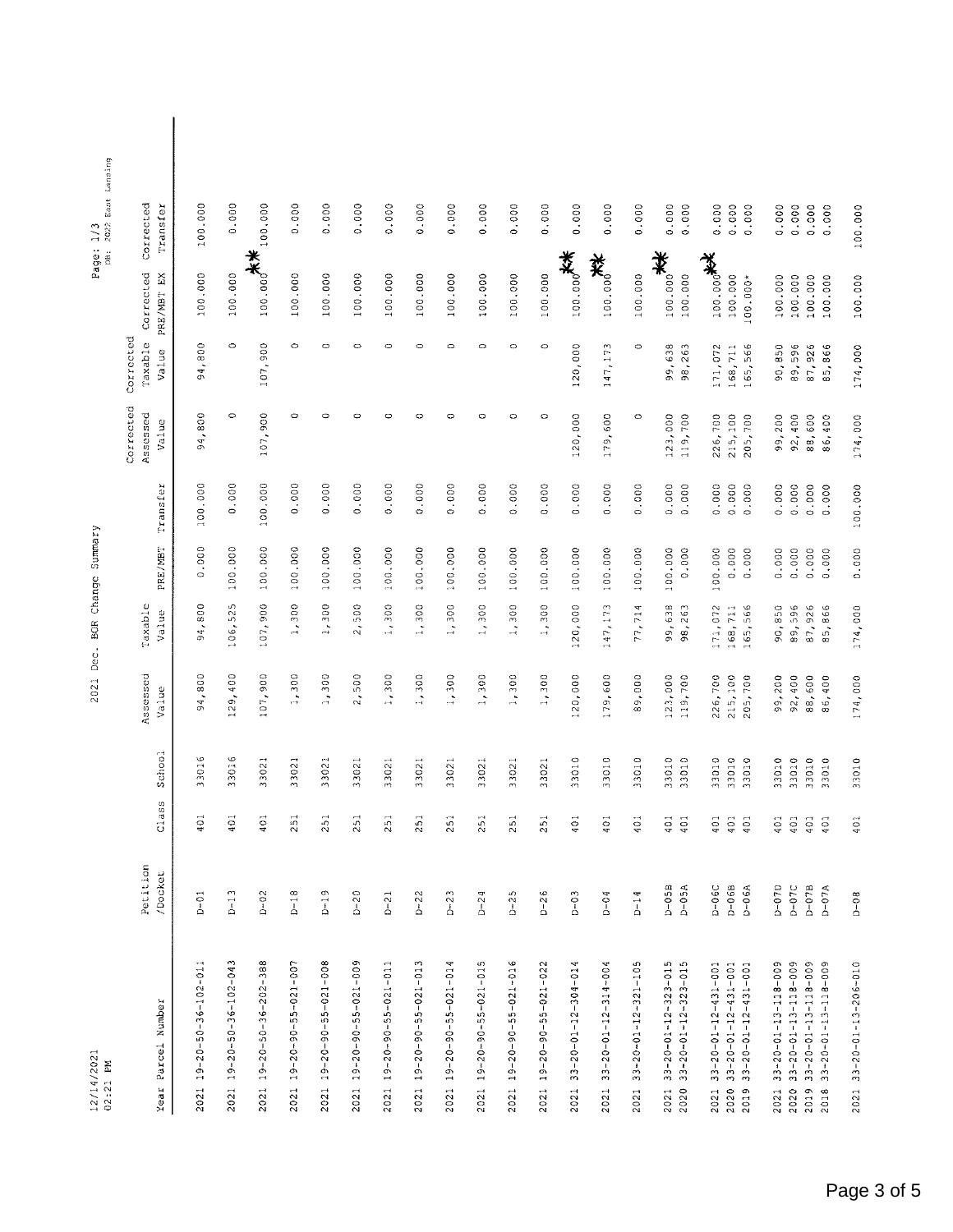| 12/14/2021<br>02:21 PM                                                             |                          |               |                | Dec.<br>2021       |                    | BOR Change Summary |                  |                                |                               |                            | 2022 East Lansing<br>Page: 2/3<br>$\ddot{a}$ |  |
|------------------------------------------------------------------------------------|--------------------------|---------------|----------------|--------------------|--------------------|--------------------|------------------|--------------------------------|-------------------------------|----------------------------|----------------------------------------------|--|
| Parcel Number<br>Year                                                              | Petition<br>/Docket      | Class         | School         | Assessed<br>Value  | Taxable<br>Value   | PRE/MBT            | Transfer         | Corrected<br>Assessed<br>Value | Corrected<br>Taxable<br>Value | Corrected<br>PRE/MBT EX    | Corrected<br>Transfer                        |  |
| $33 - 20 - 02 - 07 - 114 - 021$<br>$33 - 20 - 02 - 07 - 114 - 021$<br>2020<br>2021 | $D - 0.9B$<br>$D - 0.9A$ | 401<br>401    | 33010<br>33010 | 157,500<br>150,500 | 120,739<br>119,072 | 0.000<br>0.000     | 0.000<br>0.000   | 150,500<br>157,500             | 120,739<br>119,072            | 100.000<br>100.000         | 0.000<br>0.000                               |  |
| 33-20-02-77-216-052<br>2021                                                        | $D - 10$                 | $\frac{1}{9}$ | 33010          | 89,300             | 89,300             | 100.000            | 100.000          | 89,300                         | 89,300                        | 100.000 <del>//*</del>     | 100.000                                      |  |
| $33 - 20 - 02 - 18 - 134 - 001$<br>2021                                            | $D-11$                   | 401           | 33010          | 104,100            | 104,100            | 100.000            | 100.000          | 104,100                        | 104,100                       | 100.000                    | 100.000                                      |  |
| 33-20-20-2-181-164-19<br>$33 - 20 - 02 - 18 - 164 - 119$<br>2020<br>2021           | $D - 12B$<br>$D-12A$     | 401<br>401    | 33010<br>33010 | 103,200<br>101,800 | 103,200<br>93,911  | 100.000<br>0.000   | 100.000<br>0.000 | 103,200<br>101,800             | 103,200<br>93, 911            | $*$<br>100.000*            | 100.000<br>0.000                             |  |
| $33 - 20 - 02 - 18 - 205 - 035$<br>33-20-02-18-205-035<br>2021<br>2020             | $D-15B$<br>$D-15A$       | 401<br>401    | 33010<br>33010 | 86,800<br>84,400   | 67,579<br>68,525   | 100.000<br>100.000 | 0.000<br>0.000   | 87,600<br>85,300               | 69,642<br>68,681              | 100.000<br>100.000         | 0.000<br>0.000                               |  |
| $33 - 20 - 02 - 18 - 205 - 036$<br>$33 - 20 - 02 - 18 - 205 - 036$<br>2021<br>2020 | $D - 16B$<br>$D - 16A$   | 401<br>401    | 33010<br>33010 | 65,300<br>63,800   | 64,693<br>63,800   | 100.000<br>100.000 | 0.000<br>100.000 | 63,900<br>62,300               | 62,300<br>63,172              | 100.000<br>100.000         | 0.000<br>100.000                             |  |
| $33 - 20 - 02 - 18 - 218 - 028$<br>$33 - 20 - 02 - 18 - 218 - 028$<br>2021<br>2020 | $D - 17B$<br>$D-17A$     | 401<br>401    | 33010<br>33010 | 93,100<br>90,200   | 57,929<br>58,740   | 100.000<br>100.000 | 0.000<br>0.000   | 91,700<br>88,800               | 57,796<br>56,999              | 100.000<br>100.000         | 0.000<br>0.000                               |  |
| 33-20-20-31-417-019<br>2021                                                        | $0 - 14.5$               | $\frac{1}{2}$ | 33010          | 107,100            | 90,739             | 0.000              | 0.000            | 107,100                        | 90139<br>O                    | $\mathring{\mathcal{S}}$ 0 | 0.000                                        |  |
| $33 - 20 - 90 - 50 - 855 - 100$<br>2021                                            | $D - 27$                 | 251           | 33010          | 40,000             | 40,000             | 100.000            | 0.000            | 155,400                        | 55,400<br>ł.                  | 100.000                    | 0.000                                        |  |
| $33 - 20 - 90 - 55 - 021 - 156$<br>2021                                            | $D - 28$                 | 251           | 33010          | $\circ$            | $\circ$            | 100.000            | 0.000            | 1,300                          | 1,300                         | 100.000                    | 0.000                                        |  |
| $33 - 20 - 90 - 55 - 021 - 157$<br>2021                                            | $D - 29$                 | 251           | 33010          | $\circ$            | O                  | 100.000            | 0.000            | 1,300                          | 1,300                         | 100.000                    | 0.000                                        |  |
| $33 - 20 - 90 - 55 - 021 - 158$<br>2021                                            | $D - 30$                 | 251           | 33010          | $\circ$            | $\circ$            | 100.000            | 0.000            | 2,500                          | 2,500                         | 100.000                    | 0.000                                        |  |
| $33 - 20 - 90 - 55 - 021 - 159$<br>2021                                            | $D - 31$                 | 251           | 33010          | $\circ$            | $\circ$            | 100.000            | 0.000            | 1,300                          | 1,300                         | 100.000                    | 0.000                                        |  |
| $33 - 20 - 90 - 55 - 021 - 160$<br>2021                                            | $D - 32$                 | 251           | 33010          | $\circ$            | $\circ$            | 100.000            | 0.000            | 1,300                          | 1,300                         | 100.000                    | 0.000                                        |  |
| $33 - 20 - 90 - 55 - 021 - 161$<br>2021                                            | $D-33$                   | 251           | 33010          | $\circ$            | $\circ$            | 100.000            | 0.000            | 1,300                          | 1,300                         | 100.000                    | 0.000                                        |  |
| $33 - 20 - 90 - 55 - 021 - 162$<br>2021                                            | $D - 34$                 | 251           | 33010          | $\circ$            | $\circ$            | 100.000            | 0.000            | 1,300                          | 1,300                         | 100.000                    | 0.000                                        |  |
| $33 - 20 - 90 - 55 - 021 - 163$<br>2021                                            | $D - 35$                 | 251           | 33010          | $\circ$            | $\circ$            | 100.000            | 0.000            | 1,300                          | 1,300                         | 100.000                    | 0.000                                        |  |
| $33 - 20 - 90 - 55 - 021 - 165$<br>2021                                            | $D-36$                   | 251           | 33010          | $\circ$            | $\circ$            | 100.000            | 0.000            | 1,300                          | 1,300                         | 100.000                    | 0.000                                        |  |
| $33 - 20 - 90 - 70 - 653 - 100$<br>2021                                            | $D-37$                   | 251           | 33010          | 120,200            | 120,200            | 100.000            | 0.000            | $\circ$                        | $\circ$                       | 100.000                    | 0.000                                        |  |
|                                                                                    |                          |               |                |                    |                    |                    |                  | $\frac{1}{2}$                  |                               |                            |                                              |  |